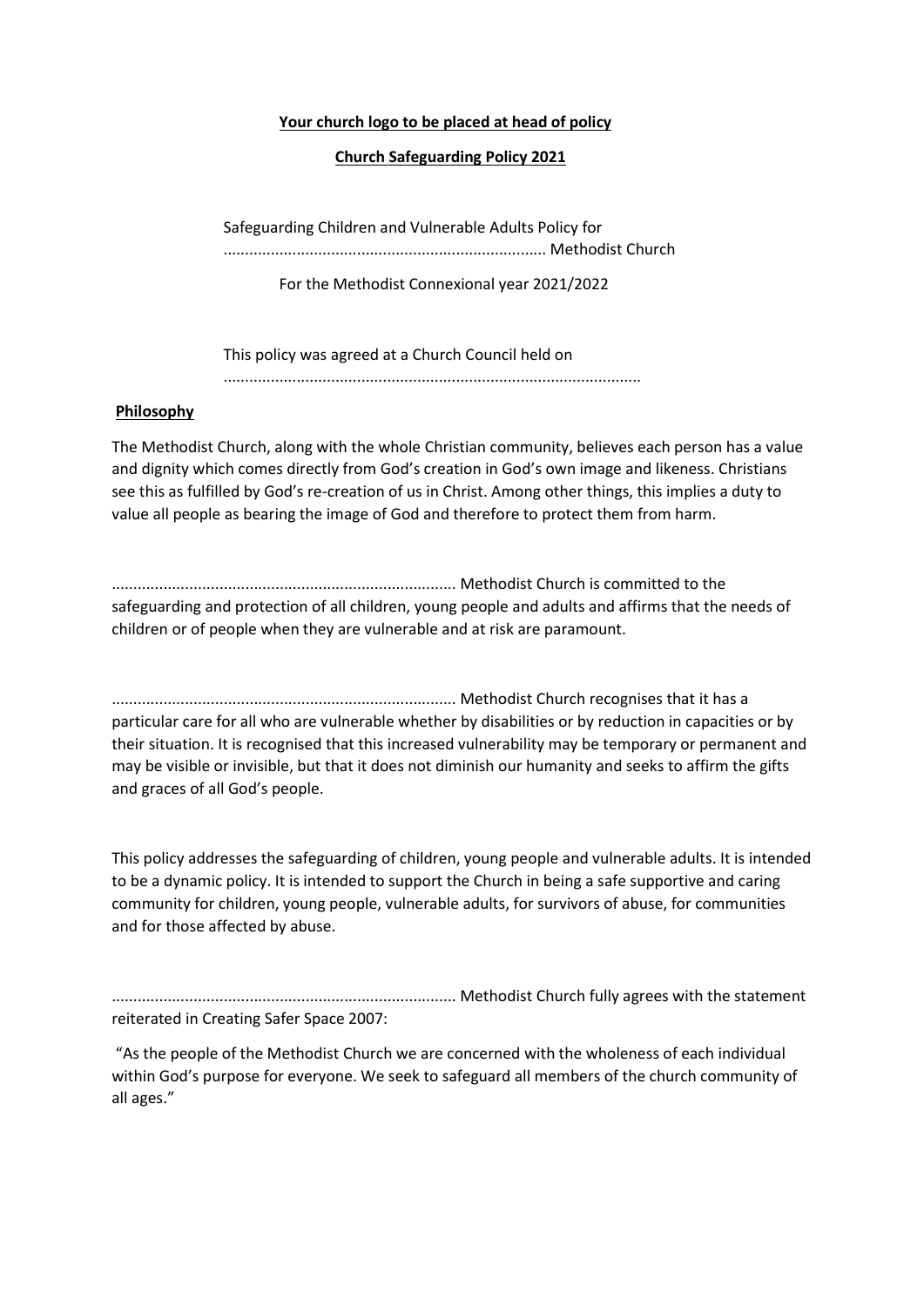................................................................................ Methodist Church recognises the serious issue of the abuse of children and vulnerable adults and recognises that this may take the form of physical, emotional, sexual, financial, spiritual, discriminatory, domestic or institutional abuse or neglect, abuse using social media or human trafficking (slavery). It acknowledges the effects these may have on people and their development, including spiritual and religious development. It accepts its responsibility for ensuring that all people are safe in its care and that their dignity and right to be heard is maintained. It accepts its responsibility to support, listen to and work for healing with survivors, offenders, communities and those who care about them. It takes seriously the issues of promotion of welfare so that each of us can reach our full potential in God's grace.

# Commitment

The ……………………………………….Methodist church commits itself to:

RESPOND without delay to any allegation or cause for concern that a child or vulnerable adult may have been harmed, whether in the church or in another context. It commits itself to challenge the abuse of power of anyone in a position of trust.

As a church we will use the District Responding Well flowchart 2021 when responding to those concerns.

Ensure the IMPLEMENTATION of Connexional Safeguarding Policy 2020, government legislation and guidance and safe practice in the circuit and in the churches.

As a church we will ensure that advice is sought to comply with policies and procedures. In particular we will receive updated policies, procedures and guidance throughout the autumn of 2021 and implement them according.

The PROVISION of support, advice and training for lay and ordained people that will ensure people are clear and confident about their roles and responsibilities in safeguarding and promoting the welfare of children and adults who may be vulnerable.

As a church we will ensure appropriate Foundation and Advanced training is undertaken as appropriate i.e. On Line modules or face to face as directed by the DSO. Safer recruitment procedures will continue to be followed as per the District Safeguarding Policy 2019 and any future updated policy.

AFFIRM and give thanks for those who work with children and vulnerable adults and also acknowledge the shared responsibility of all of us for safeguarding vulnerable adults who are on our premises.

As a church we will support those in such roles at all times and pray for them in meeting the challenges and responsibilities of their work.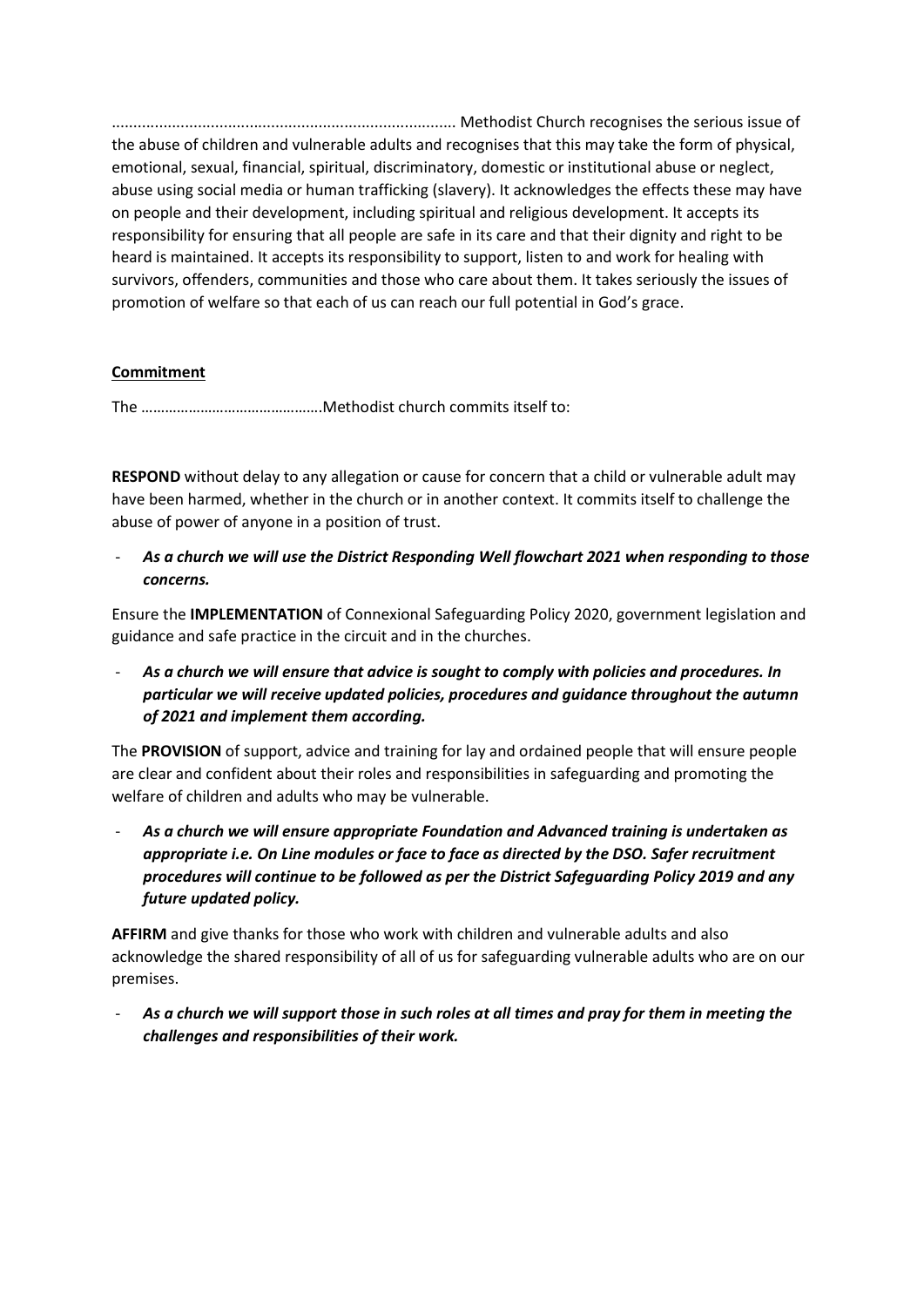The ................................................................................ Methodist Church Council

will put in place:

- Connexional and District Safeguarding information displayed on designated spaces in the church
- Emergency contact numbers and those of safeguarding officers;
- Safer recruitment of all volunteers;
- Commitment to Creating Safer Spaces training and Advanced training as appropriate;
- Use of letting agreements when outside groups use our premises;
- Risk assessments for special events or activities;
- Processes to allow anyone who wishes to make a complaint by contacting the Minister/Superintendent or the Chair of District if about the Minster/Superintendent.

In particular:

- The church will affirm and support the Church Safeguarding Officer in carrying out required responsibilities – see Appendix. This person will be will be invited to be a part of the church council, either by being a member or invitation to speak about safeguarding matters and updates;
- The church will seek the advice of the District Safeguarding Officer in making appropriate referrals to the Charity Commission when a safeguarding concern has arisen.

#### Commitment to the support and care of victims and survivors.

The church will give the utmost care, respect and support to those who have been hurt in the life of the church. It will seek to offer safe spaces for those who wish to share their experiences and/or take them seriously and seek advice at the earliest opportunity.

|--|--|

In their absence, cover will be provided by……………………………………………………………………

#### Key concepts and definitions

- (i) A child is anyone who has not yet reached their eighteenth birthday. The fact that a child has reached 16 years of age, is living independently or is in further education, a member of the armed forces, in hospital or in custody in the secure estate, does not change his/her status or entitlements to services or protection.
- ii) Adults who are vulnerable: Any adult aged 18 or over who, due to disability, mental function, age or illness or traumatic circumstances, may not be able to take care or protect themselves.
- iii) Safeguarding and protecting children or adults from maltreatment; preventing impairment of their health and ensuring safe and effective care.
- iv) Adult/child protection is a part of safeguarding and promoting welfare. This refers to the activity which is undertaken to protect children/specific adults who are suffering or are at risk of suffering significant harm, including neglect.